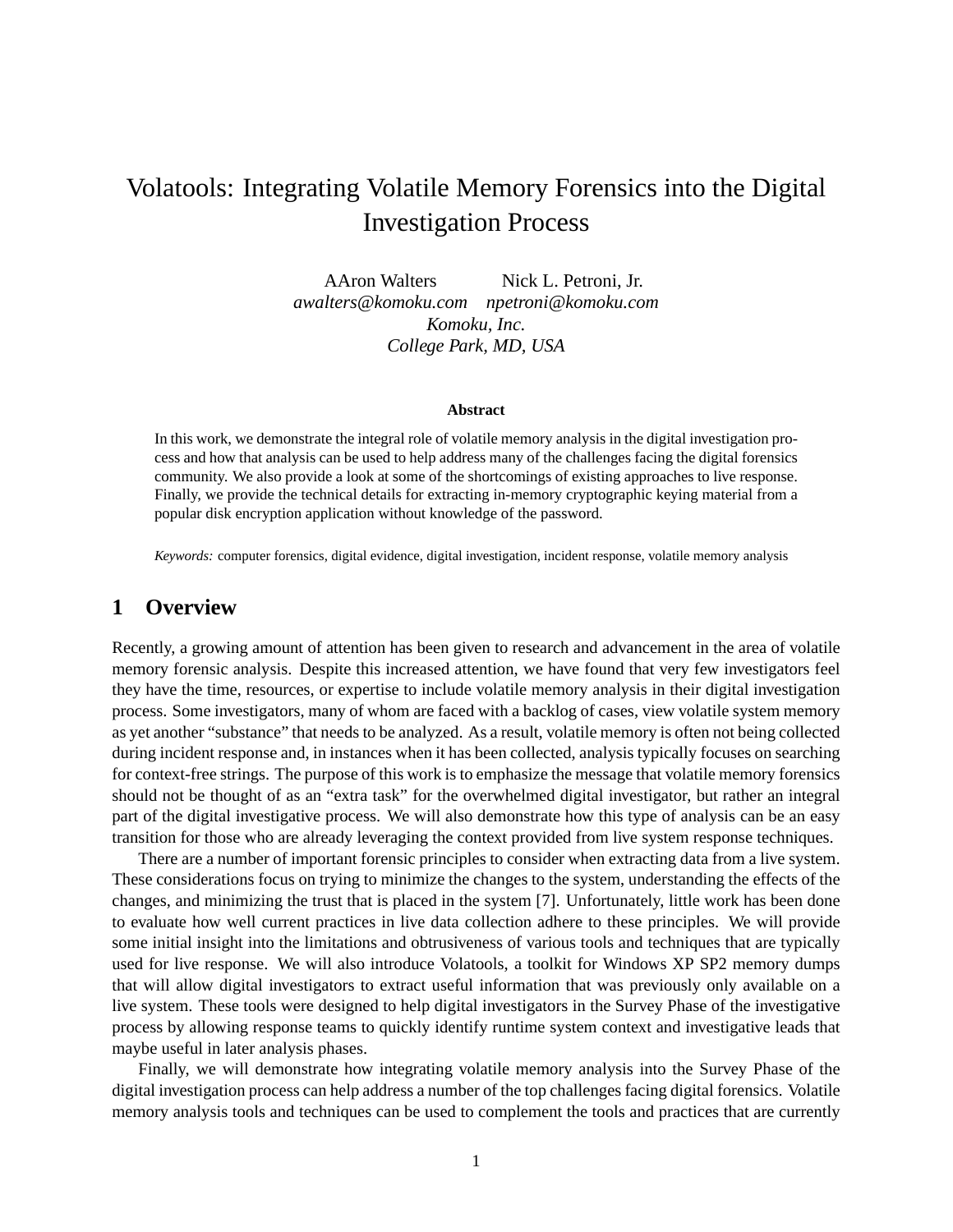utilized during digital investigations. For example, we will demonstrate how investigators can leverage the context found in volatile memory to focus investigations with large volumes of evidence and triage temporally volatile information before it dissipates. We will also demonstrate the ability to extract keying material from a system memory dump in order to later mount an encrypted filesystem without knowledge of the password.

#### **2 Related Work**

One of the most thoroughly discussed topics among academics and practitioners in the field of digital forensics is the importance of a process model for digital investigation [7, 28, 29, 32, 36, 37]. A process model allows us to organize the way we think about, discuss, and implement the procedures that are typically performed during an investigation. It also forces us to think about all phases of an investigation and how the tools and techniques that are used during a digital investigation fit together to support the process. In this work, we will frame our discussion around the Integrated Digital Investigation Process model (IDIP) proposed by Carrier and Spafford [7].



Figure 1: Digital investigation phases in IDIP model [8]

As seen in Figure 1, the IDIP model breaks down a digital crime scene investigation into six phases: Notification, Preservation, Survey, Search, Reconstruction, and Presentation. While the actual phases of a digital investigation are often dependent on the specific characteristics of the incident, the general nature of this model allows it to be applicable to many types of investigations. This model also focuses on the computer as another crime scene that must be investigated, as opposed to just another piece of evidence. Similar to a physical crime scene, Carrier and Spafford argue that a digital crime scene is composed of many different types of evidence that construct the digital environment. Based on this model, we view volatile memory as a critical aspect of the digital environment and discuss how volatile memory analysis can influence the Survey Phase of this process.

The first paper to discuss the possibility of reliably and accurately extracting evidence from volatile memory focused on the Preservation Phase of this same model [8]. Since the Tribble paper, there has been a substantial amount of work discussing the importance of volatile memory analysis and hypothesizing about the possible types of data that can be extracted. This work began with the DFRWS Memory Analysis Challenge in 2005, which was intended to motivate research and tool development in this area. Both of the winning submissions [3, 17] relied on list-walking and table-crawling approaches to extract information from volatile memory images of Windows 2000. Similar techniques were also being used by Mariusz Burdach [4] to extract digital artifacts from both Linux and Windows memory images. In contrast, others have begun to use techniques that perform a linear-scan of memory images in order to also find both linked and unlinked objects [19, 44]. Still other work has discussed technical details such as address translation [2, 34, 26], pool-tags [43], swap integration [34, 26], and carving binaries out of memory [2, 19]. While this research has exposed many interesting facets of an opaque operating system, many investigators want to know how these developments in volatile memory analysis can improve their own methods and techniques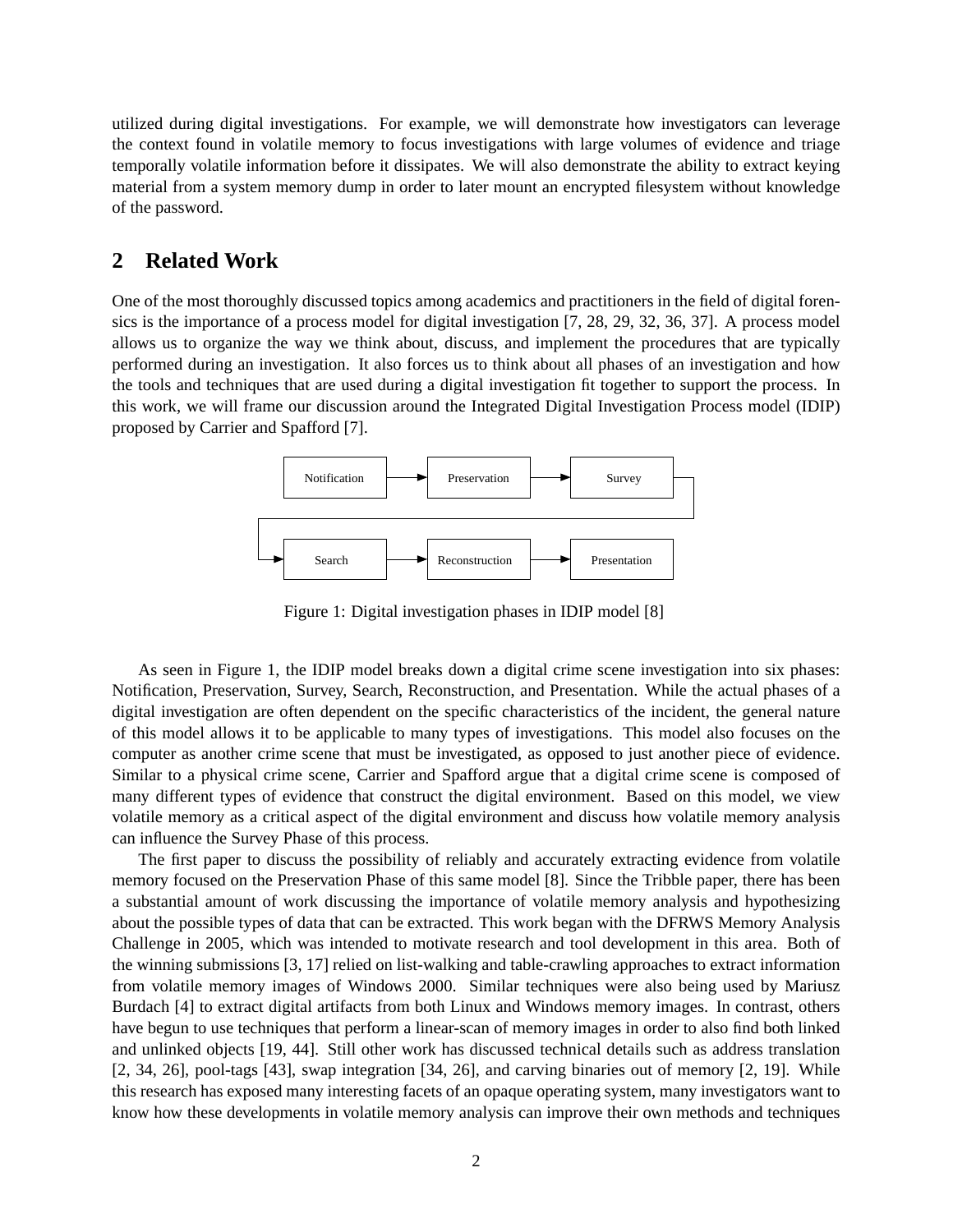in the field.

#### **3 Live Response**

For many investigators, live response has become an important aspect of the digital investigation process [10, 29, 23]. During live response, a responder collects information from a running machine about active objects. Live response offers the ability to peer into the runtime state of the system providing valuable context for an investigation that had been historically lost with "snatch and grab methods." It also allows a digital investigator to survey the digital crime scene to determine the most economically justified response. An investigator typically performs live response using a response toolkit [30, 29, 31, 25]. These toolkits are frequently automated wrapper programs or scripts that run a series of command-line programs and redirect the output to a forensic workstation or peripheral media. In many cases, the tools run during live response are generic system administration tools that are utilized with few, if any, changes to support digital investigations. There are also a couple of commercial agent-based systems that are designed to collect similar information.

Live response is an important step in the advancement of digital investigation capabilities. Through it, investigators are able to gain access to information and form hypotheses faster than they have been able to in the past. Additionally, through the development of commercial and freely available tools, live response has enabled users and system administrators without forensics training to be more effective when they suspect an incident has occurred. However, there are also some disadvantages of live response and it is important to make informed decisions, particularly in an environment where a simple query into suspicious activity can quickly unravel into a full-fledged crime scene. The following is a set of drawbacks to consider when deciding whether live response makes sense in your situation or organization:

- 1. Live response does not fit cleanly in the IDIP model.
- 2. Live response disturbs the state of the machine under investigation.
- 3. The results of live response are unrepeatable.
- 4. Live response does not allow for new questions or clarifications to be asked later in the investigative process.
- 5. Most techniques for live response rely heavily on the trustworthiness of the target's operating system.

The remainder of this section addresses each of these issues in more detail.

#### **3.1 Live Response and IDIP**

When viewed in light of the IDIP model, live response combines many aspects of both the Preservation and Survey Phases. The Preservation Phase involves securing and preserving the digital crime scene, while the Survey Phase relates to quickly identifying investigation leads based on the preserved evidence. In the case of live response, the crime scene has not been secured or preserved, but preliminary evidence is still collected. An attempt is generally made to preserve and secure the evidence (tool output), rather than the raw data provided as input to the tool. While building the IDIP model, Carrier made the following statement about the reliability of evidence collected from a live system, "the challenge is to minimize the changes, understand the effect of those changes, and minimize the trust that is placed on the operating system of the live system" [7]. While many have discussed the types of information that can be collected and the tools that can be used during live response [10, 29, 23], little work has been done to address or quantify responses to the challenges that Carrier laid out.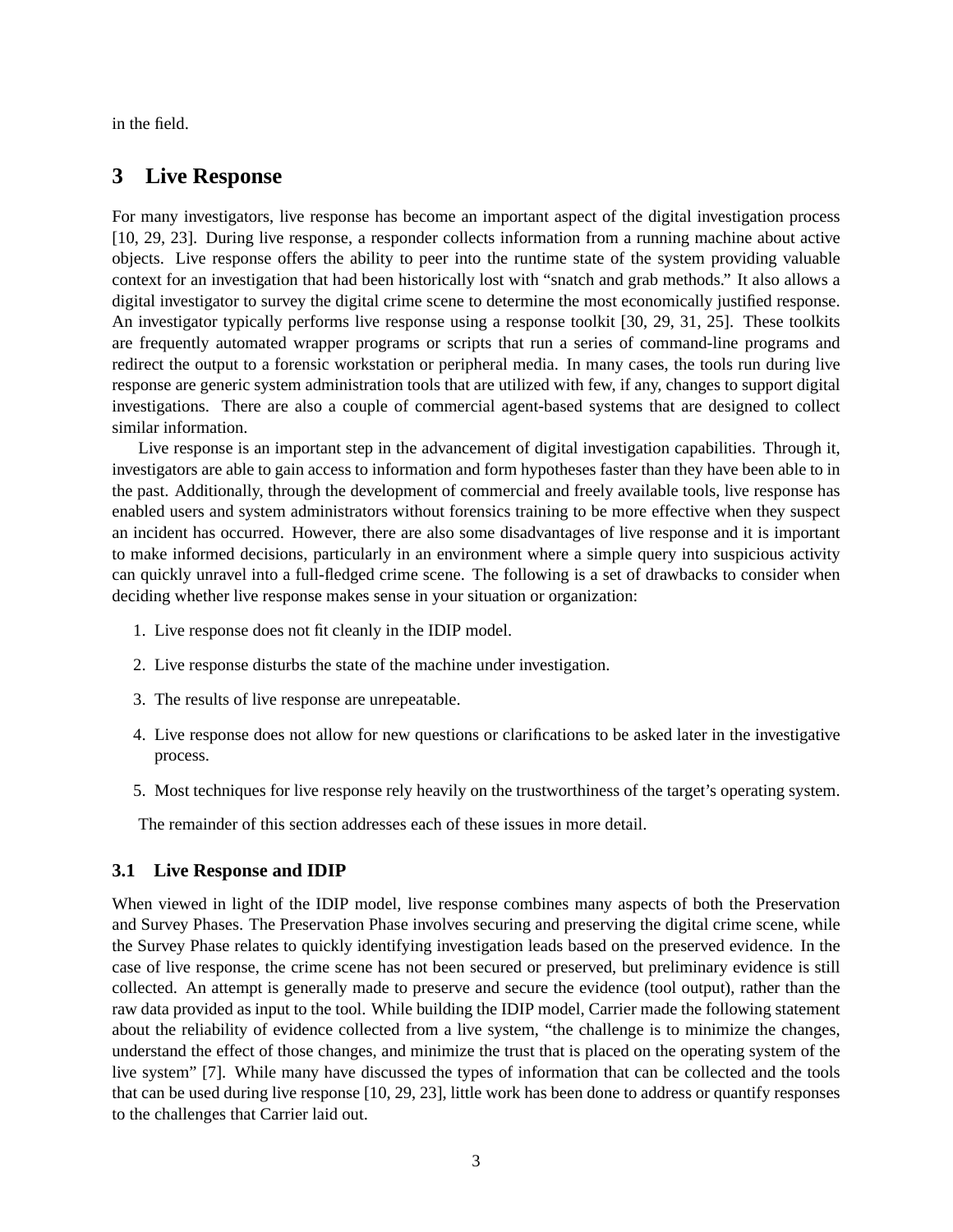#### **3.2 Impact on a Target Host**

Best practice requires that an investigator must, when performing any act on a machine under investigation, minimize the impact of that act on the target system and understand the effects of that act. It is commonly understood that, when investigators performs live analysis, they are altering the digital environment in which the incident occurred. However, we are not aware of any work that quantifies or characterizes the actual impact of performing live response. In this work, we attempt to quantify this impact as the percentage of bytes of physical memory that were different after running a typical live response toolkit.

Our experiments were performed using a Windows XP SP2 virtual machine running in VMware 5.5.3 build-34685 on a Linux host. Table 1 provides detailed information about our test environment. The live response toolkit used in our experiments was the Windows Forensic Toolchest (WFT), which was run from an e-fense Helix compact disc (version 1.8-10-05-2006), with the output stored directly to a network share (also mounted at the time of response). The default Helix configuration of WFT was used and all the commands were run except those which would modify the local disk.

| Base OS    | Gentoo 1.12.6             |
|------------|---------------------------|
| Kernel:    | Linux $2.6.16$ -gentoo-r7 |
| Memory:    | 1GB RAM                   |
| Processor: | P4 Hyperthread 2.8GHz     |

Table 1: Test environment details

In order to evaluate the impact of performing live response with WFT, we needed to have an experimental baseline that would provide a useful frame of reference. This baseline was created by taking periodic snapshots at specific intervals to track the percentage of bytes of physical memory that changed as a function of time for the Windows XP SP2 machine performing no user tasks. (The only load on the system was due to standard background services, such as McAfee Antivirus and the default screen saver.) These baselines were generated for virtual machines that were given 256 MB and 512 MB of physical memory. As shown in Table 2, for the machine possessing 512 MB of physical memory, 96.7% of the bytes in memory remained unchanged after 60 minutes. After 900 minutes, 85% of the bytes still remained unchanged. In the case of the machine with 256 MB of physical memory, 90.4% of the bytes in memory did not change after the first 60 minutes. After 900 minutes, 73.8% of the bytes in memory remained unchanged. As expected, we can see from these results that the percentage of modified bytes increases as a function of time and the machine with less memory experienced a higher percentage of changes, which we hypothesize is due to a greater need for paging memory.

|                | 256MB     |           |         | 512MB     |           |         |
|----------------|-----------|-----------|---------|-----------|-----------|---------|
| <b>Minutes</b> | Different | Total     | % Same  | Different | Total     | % Same  |
| 0              | $\Omega$  | 268435456 | 100.00  | 0         | 536870912 | 100.00  |
| 5              | 14175676  | 268435456 | 94.7191 | 10059162  | 536870912 | 98.1263 |
| 10             | 16253700  | 268435456 | 93.9450 | 12272451  | 536870912 | 97.7141 |
| 60             | 25731960  | 268435456 | 90.4141 | 17804666  | 536870912 | 96.6836 |
| 120            | 54416944  | 268435456 | 79.7281 | 20542693  | 536870912 | 96.1736 |
| 900            | 70430438  | 268435456 | 73.7626 | 77252490  | 536870912 | 85.6106 |

Table 2: Bytes of physical memory that changed as a function of time (unused system)

Now that we have a frame of reference, we can evaluate the impact of running WFT on each of the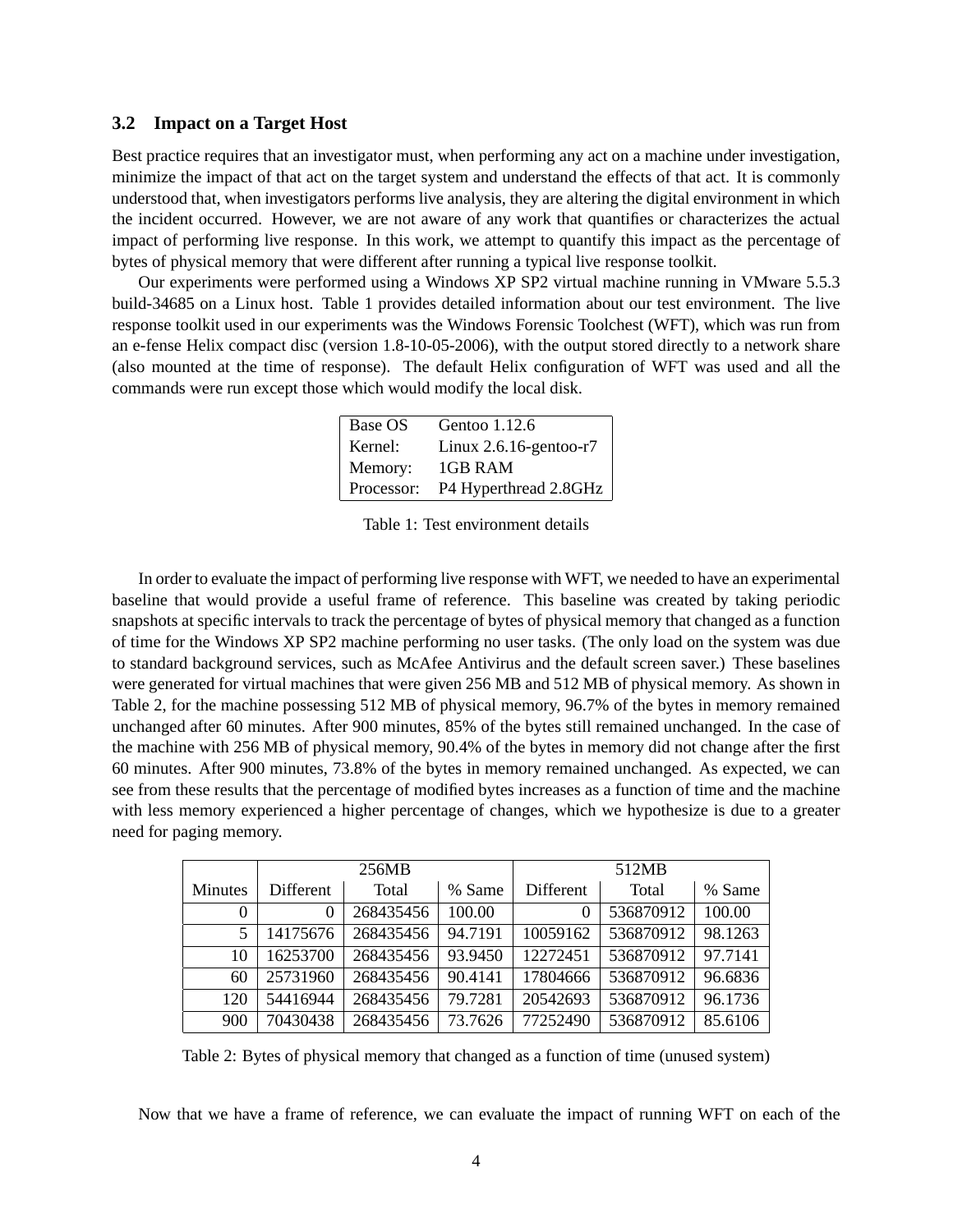previously described virtual machines. This data was collected by taking a memory capture before the tool was run and another one immediately after it finished. For the machine with 256 MB of physical memory, only 67.2% of the bytes in memory remained unchanged after the tool had finished. The machine with 512 MB was impacted slightly less, with 69.4% of the bytes remaining unchanged. We also evaluated the case where dd was the only tool run from the Helix CD. After running dd on the machine with 256 MB of physical memory, 76.9% of the bytes in memory remained unchanged. In the case of the machine with 512 MB, 89.8% bytes remained unchanged. As a point of comparison, it is interesting to note that there was a larger percentage of bytes changed in both the 256MB and 512MB after running WFT than if we had let the machine continue to run unused for at least 15 hours.

While these results are preliminary and only provide a high-level perspective, we can see that running live response toolkits can substantially alter the digital environment. More research needs to be done to understand the effects of those changes and to determine if those changes are destroying potential evidence. These results do emphasizes that, if we are going to rely on these tools for live response, more analysis needs to be done to understand their effects. The results also exemplify why taking a volatile memory dump should be the first task performed on the system, particularly if live response is to be utilized. Finally, the results also demonstrate that reducing live collection to a simple volatile memory capture can reduce our impact on the system.

Our experiments demonstrate that live response may change the underlying environment significantly in some cases. However, this is not, at least in our view, the most compelling reason to take caution with live response. The remainder of this section addresses the three most significant challenges facing live response.

#### **3.3 Repeatability of Live Response**

For some situations, having complete information about what really happened in an incident is far more important than collecting indisputable proof or being able to convince others of your findings. However, in many cases, particularly in those of interest to a court of law, the ability to provide proof of how a conclusion was reached is essential. Generally speaking, automated tools that perform a deterministic procedure to aggregate, summarize, or display data can be objectively verified or reproduced by a third-party expert. However, in the case of live response, while the tools themselves can be verified, the input data on which they are run can never be reproduced. Live response tools, by their very nature, are run on an unknown system that is in an unknown state. Furthermore, even if we could somehow argue that, because the tool itself is well-formed, the output could only have been produced based on a particular set of inputs, each action performed by the tool clearly modifies future inputs to the same tool or other tools used on the same system. Simply put, we can never reproduce the exact same inputs to the exact same tools, thereby making it difficult to prove the correctness of any results that have been gathered.

#### **3.4 Asking New Questions Later**

As discussed above, current live response procedures do not provide a mechanism to collect the exact same input state as it existed when the tool was originally run. An additional result of this property is that it is impossible to examine the same data in a different way, either to ask for more detail or to ask a different question altogether. Consider, for example, a tool suite that lists a large amount of information about a running system. This information might include all open network connections, running processes, loaded shared libraries, etc. If, at a later point in the investigation, more detail is needed, for example some programspecific property of a given process, it will be impossible to retrieve that information.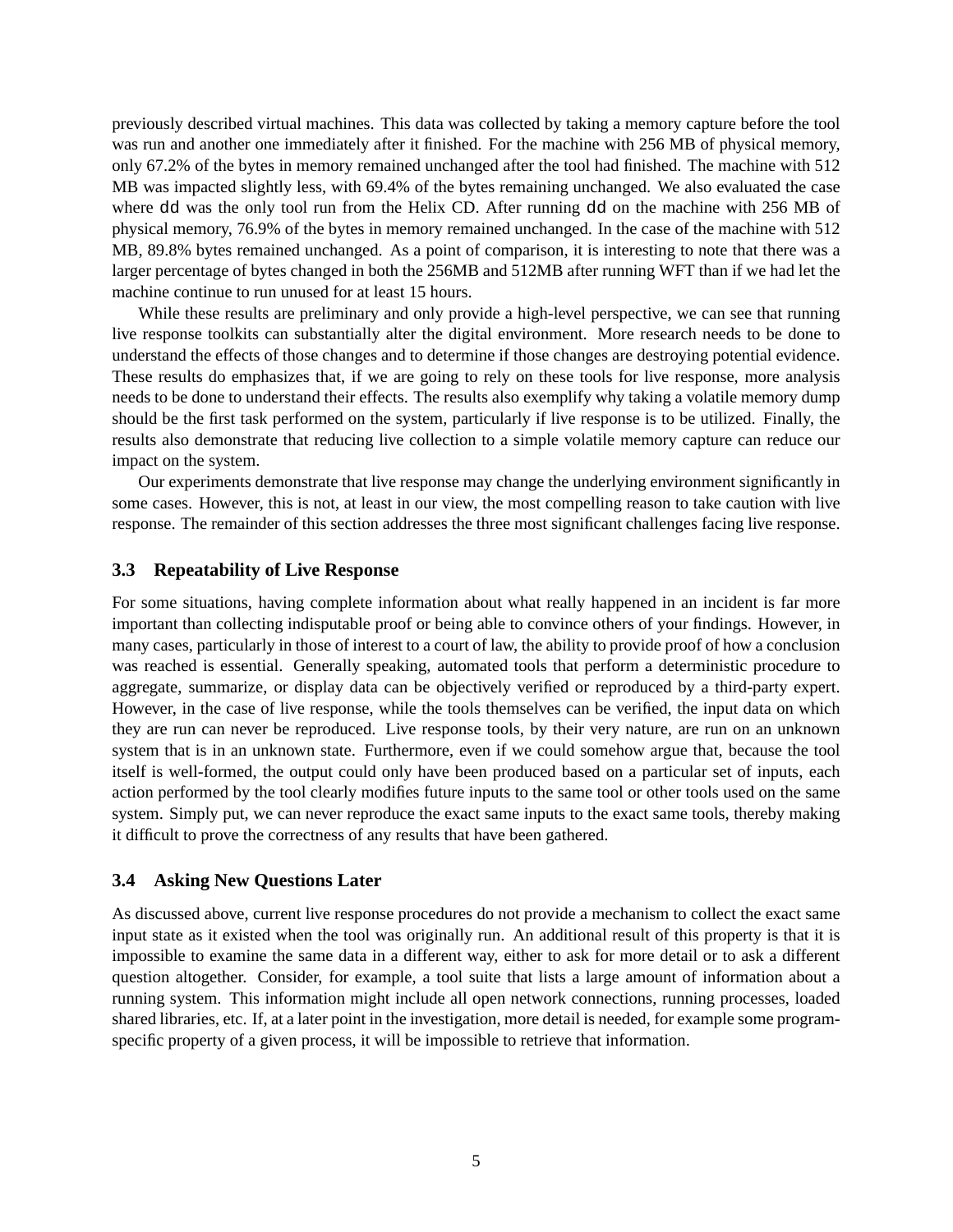#### **3.5 Trust**

One of the fundamental prerequisites for gaining a true understanding of what occurred during an incident is having accurate data. Having confidence that the evidence under consideration is, in fact, a true representation of the underlying system is paramount. In terms of live response, we have already pointed out the importance of input data. Unfortunately, because all live response tools of which we are aware run directly on a potentially compromised system, they rely on the underlying operating system, and in some cases system libraries, for accurate access to resources. Even tools which attempt to determine the integrity of the operating system may be fooled if the attacker has perfect knowledge of the tool and control of the system before it is installed. Furthermore, on the majority of commodity systems, it is impossible to even know if the live response tool itself has been run in an unmodified way. This means that, even if the tool itself has been verified, the executing instance of that tool may be untrustworthy.

#### **3.6 Summary**

This section has pointed out some of the advantages and caveats of live response. The takeaway is not that live response should be abandoned, but rather that, as with any forensics tool or technique, it is important to understand both the costs and benefits of each mechanism to be utilized. As always, understanding your goals and environment, having a plan, and being well-informed is the best strategy before taking action. Live response is an incredibly valuable tool. However, as we demonstrate in the remainder of this paper, direct analysis of volatile memory may be a much better fit for some investigators.

# **4 Volatile Memory Analysis**

In this section, we describe how the direct analysis of volatile memory images can help address some of the challenges facing live response. Volatile memory analysis can be used instead of or in addition to live response, depending on the goals of a particular investigation.

### **4.1 Integration into IDIP**

Volatile memory analysis can be cleanly separated into two phases. First, in the Preservation Phase, volatile memory can be captured using a number of possible mechanisms, as described in the literature. Next, in the Survey Phase, the preserved data can be verifiably copied and analyzed in a more trusted, well-defined environment. Unlike live response, analysis does not itself put in jeopardy the evidence being collected.

#### **4.2 Impact on Target Host**

Because collection is the only task performed while the system is live, we are much more optimistic that mechanisms can be improved to minimize impact on the collected evidence. As shown in our experiments regarding live response, even simple mechanisms such as copying memory from an operating system virtual device do not impact the system as much as live response. Additionally, as volatile memory analysis becomes more mainstream, reliable memory capture is a feature that could be integrated directly into system design. Fundamentally, the impact on the host is strictly a function of the mechanism used to perform capture and there is good reason to believe this can be minimized.

### **4.3 Repeatability**

When volatile memory images are analyzed directly, the raw data used by the tools and the tools themselves can be made accessible to any third-party reviewer who can then reach his or her own conclusions about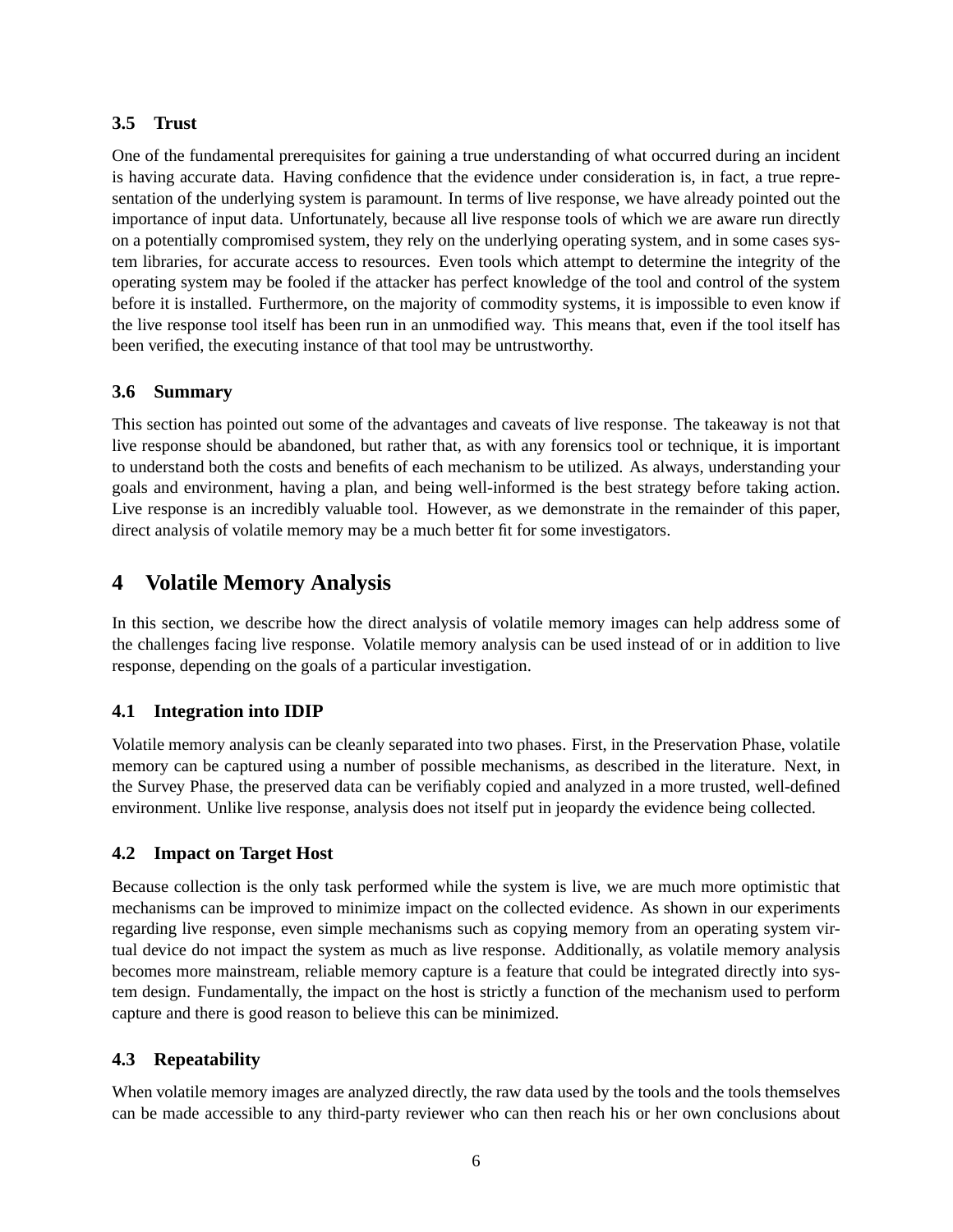the validity of the evidence. Furthermore, the same operations can be repeated and even reimplemented for comparison and tool testing. Even collection mechanisms might be verifiable by utilizing multiple at or near the same time and then comparing the low-level data for bitwise differences.

#### **4.4 Asking New Questions Later**

Because low-level memory data is available, tools can be modified or new tools written to extract more patterns, information, or evidence from the same underlying data. Unlike live response, volatile memory analysis allows for questions that remain unanswered at the time of initial analysis to possibly be answered at a later date with more expertise, understanding, or additional evidence. For example, if a particular malware technique is unknown to authorities at the time live response is performed, it is unlikely that later analysis will be able to determine whether the malware existed on the target machine. However, if direct memory analysis is performed, new detection techniques can be implemented and used on the original data.

#### **4.5 Trust**

Volatile memory analysis provides a clean separation between data collection and data analysis. As a result, more time can be spent characterizing the effectiveness of data capture mechanisms, which are likely to be simpler and better understood, while data analysis can be run on trusted machines in the presence of trusted personnel. Furthermore, the repeatability of memory analysis lends itself to a higher degree of confidence in the evidence produced by it.

#### **4.6 Summary**

While we believe the above are strong reasons to favor volatile memory analysis, or at least augment live response with some direct analysis, memory analysis is not without its challenges. First, it requires a toolset and expertise that the vast majority of investigators do not currently possess. Our intention is to directly address this problem by releasing Volatools, described next. Still, there are other challenges facing volatile memory analysis. We describe these later in this paper.

# **5 Volatools**

In this section, we introduce the Volatools reference implementation in more detail. Volatools is a commandline toolkit intended to assist with the Survey Phase of a digital investigation, similar to tools that are currently used for live data collection. In fact, it is our intention to demonstrate that the information investigators are currently collecting from a live machine [28] can also be extracted offline from a volatile memory image. As a result, these investigators are able to reduce their obtrusiveness on the state of the system and produce repeatable results. This toolkit is intended to provide an open-source tool set that can introduce digital investigators to volatile memory analysis and allow investigators to begin to integrate these techniques into their digital investigation process. As it is only a reference implementation, this version of the tool set only supports analysis of valid memory pages and is focused on support for Windows XP SP2. This implementation also only supports the list-walking and table-crawling approaches previously mentioned, the limitations of which will be discussed at the end of the paper. All programs in the Volatools toolkit are currently implemented in the Python programming language [35]. The following are a representative subset of the type of information that can be collected from a volatile memory image with the Volatools toolkit:

• *Date and Time.* System date and time information can play a very important role in volatile memory analysis and the digital investigation. It can prove useful for both documenting when the memory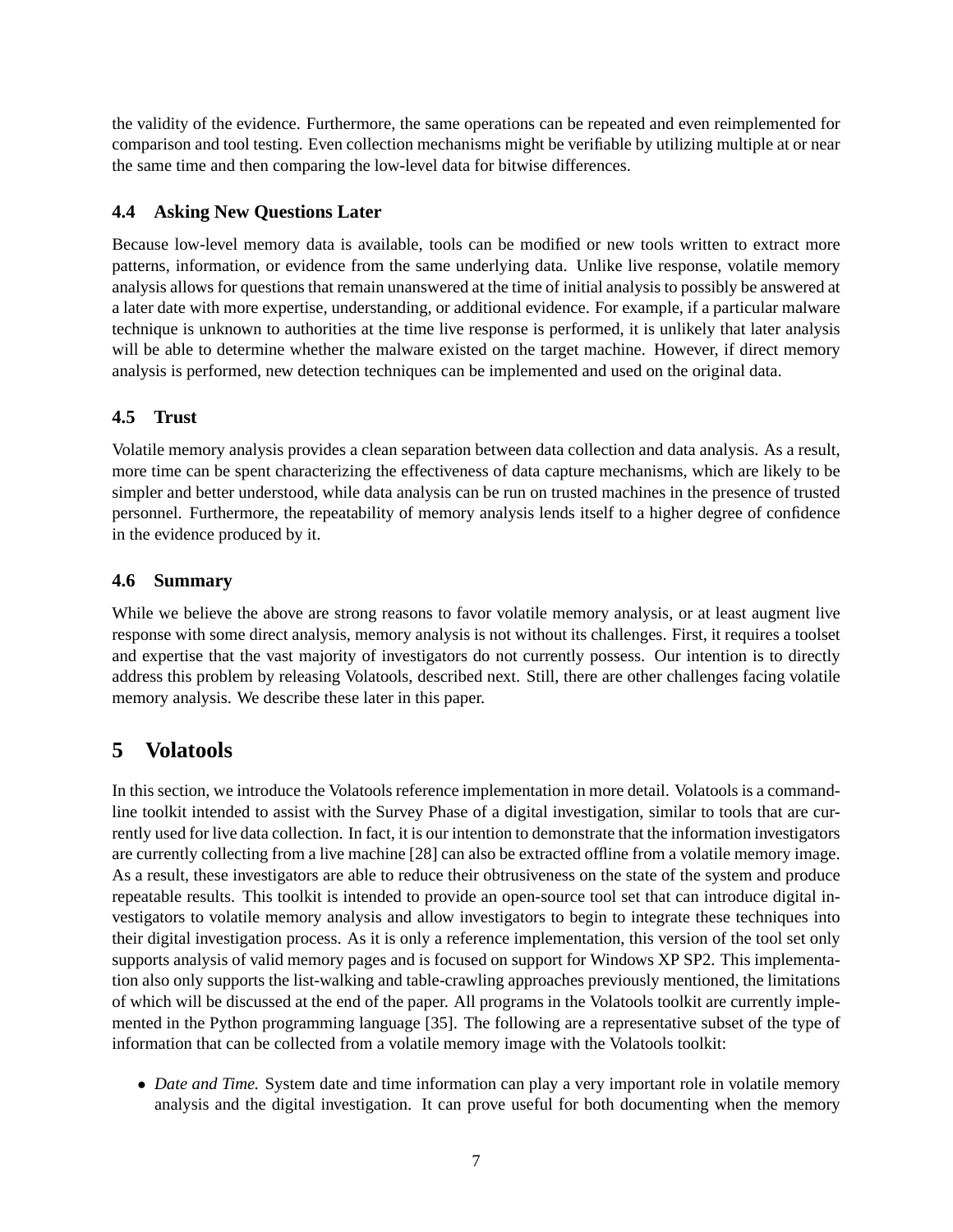acquisition was performed and for correlating with other times to create a timeline of events that occurred within the digital crime scene. For example, kernel objects associated and sockets and processes occasionally have creation times associated with them. This information is also useful for correlating information between multiple machines that may be involved in the incident and establishing an estimate of relative clock drift. During live data collection, this information would typically be generated by running the date and time commands on the system under investigation [23, 10, 29].

- *Running Processes.* Information about running processes on the system also has the potential to provide valuable information. It may provide the investigator the ability to detect rogue or suspicious processes on the system that an adversary or piece of malware is using to persist on the system. During a live data collection, this information would typically be generated by running PsList [41] on the system under investigation [23, 10, 29].
- *Open Ports.* Open ports may also provide useful investigation leads about suspicious activity on the system. As with enumerating processes, it could also provide insight into an adversary's attempt to persist on the system. Open sockets could be listening for incoming connection and provide a backdoor into the system. It also provides information about possible attack vectors into the system. In Section 6.1, we will discuss how this information can be useful for volatile targeting. During a live data collection, this information would typically be generated by running netstat on the system under investigation [23, 10, 29].
- *Process to Port Mappings.* Sometimes finding an open socket does not provide enough context to determine if something suspicious is happening on the system and if that socket is being used legitimately. Thus it can be extremely useful to enumerate which process and associated executable is responsible for having that particular port open on the system. During a live data collection, this information would typically be generated by running  $f$  for  $[14]$  on the system under investigation [23, 10, 29].
- *Strings to Process Mappings.* Until recently the primary form of analysis performed on volatile memory dumps involved searching for contiguous strings across the physical address space representation found in the file. One of the limitations of this method is the fact that this is a context free search. In Volatools, we now provide the ability to map those string back to the virtual address space in which they are actually utilized. In essence, providing the ability to map the physical offset of the string back to its corresponding virtual address.
- *Process to File Mappings.* Files often play a critical role in a digital investigation and the ability to extract extra context about those files can prove valuable during the investigation. For example, the ability to determine which process is accessing a suspicious file can often provide very useful investigative leads. Likewise, the ability to enumerate the files and directories a process is accessing can be helpful for determining what the process is doing or elucidating suspicious activity. During a live data collection, this information would typically be generated by running handles. exe command [39] or FileMon [42] on the system under investigation [10, 29, 23].
- *Process DLLs.* Microsoft Windows supports the ability to dynamically load and unload routines at runtime using shared objects called Dynamic-Link Libraries (DLLs). These loadable objects are then mapped into the address space of a running process. While this is often considered an important feature of modern operating systems, a malicious adversary can exploit this dynamic linking to manipulate the functionality of a process. In certain circumstances listing the DLLs that are loaded by running processes may provide an indication of suspicious activity [47]. During a live data collec-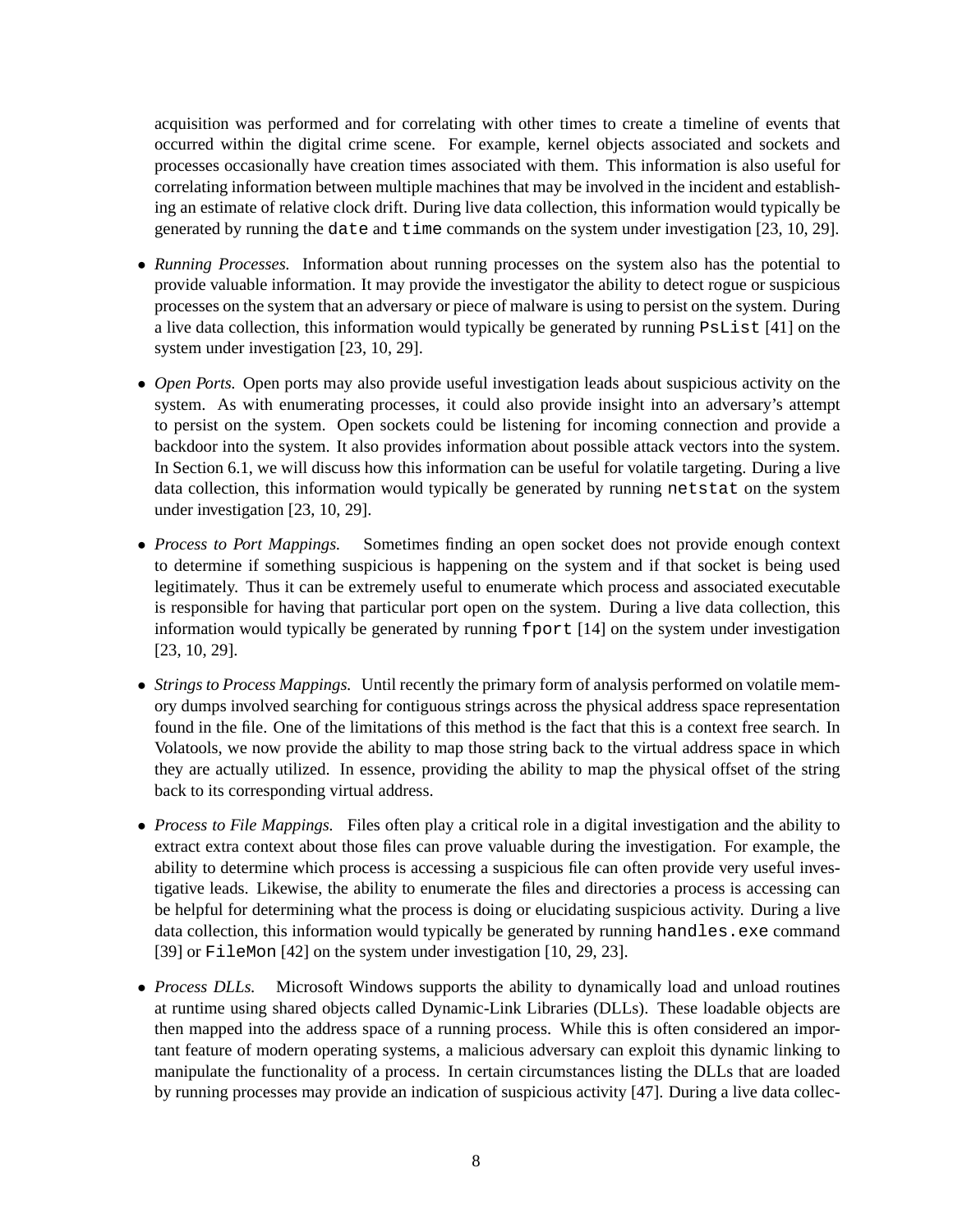tion, this information would typically be generated by running ListDLLs [40] on the system under investigation [10, 29].

• *Open Connections* Another area of interest for digital investigators is the current network connections that are established with the system under investigation. For example, a malicious adversary may be maintaining a backdoor into the system or be using the system as a stepping stone to other systems. Thus, open connection information can provide useful context about the state of the machine and be helpful for determining other machines with which the system was communicating. During a live data collection, this information about the current network connections would typically be obtained by running netstat on the system under investigation [23, 10, 29].

We must take this opportunity to remind you that these are only Survey tools and are not intended to provide advanced or exhaustive analysis. As with their live collection counterparts, they only have the potential to provide quickly obtainable investigative leads. Later in the paper, we will even discuss techniques an adversary may use to subvert these types of survey tools. On the other hand, by collecting volatile memory and becoming comfortable with this type of analysis, we create a base for more advanced tools and techniques that are much more difficult to subvert.

### **6 Challenges in Digital Forensics**

In this section, we intend to address how integrating volatile memory analysis into the Survey Phase of the digital investigation process has the potential to help address some of the challenges currently facing the digital investigation community. In particular, we will focus on how investigators deal with the ever increasing volume of evidence and the increased usage of encryption technologies.

#### **6.1 Volume of Evidence**

One of the major challenges facing the digital investigation community is dealing with the increasing large volume of evidence associated with incidents [27, 38]. This often overwhelming volume of evidence can be attributed to a number of different causes. Modern computers are used to store an ever increasing amount of data. These computers are interconnected via high speed links allowing them to share large amounts of data. The number of incidents involving computers is growing as is the number of computers associated with each incident [18]. As a result, investigators are often overwhelmed by the amount of evidence that needs to be collected, stored, and analyzed. This is also coupled with the growing complexity of the analysis techniques that are being performed. Thus, it is understandable why an investigator inundated with filesystem images and traffic dumps would be apprehensive at the thought of a yet another data store, the volatile memory image, that needs to be analyzed.

One strategy people have suggested for addressing the volume of evidence problem is to start their investigation by using methods that attempt to target evidential leads. Unlike previous context-free methods which focused on using statistical clustering techniques to enumerate suspicious outliers [9, 6], we suggest leveraging the context from volatile memory to focus these initial efforts. We refer to this techniques as volatile targeting. By leveraging volatile memory analysis techniques during the Survey Phase of the investigation process, it becomes possible to leverage the contextual artifacts that can be extracted from volatile memory to focus the investigation leads for later phases of the process. This extra context can facilitate the investigators initial triage and allow them to quickly obtain time-sensitive data while it still has the potential for evidentiary value. Meanwhile, we are protecting evidential integrity of the volatile memory image so that it can be sent back to the lab for a more in-depth and thorough analysis.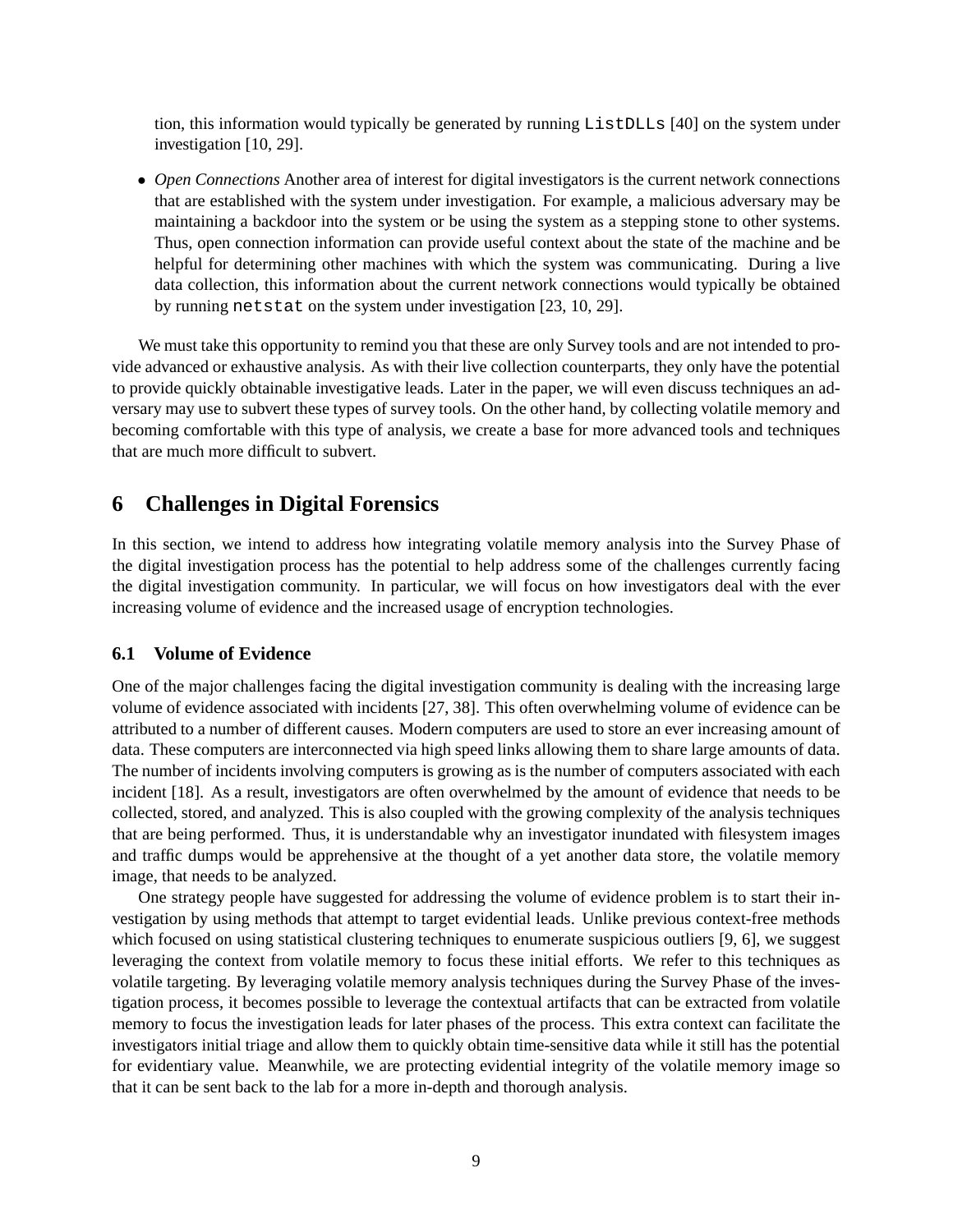Volatile targeting can prove extremely useful when dealing with large volumes of filesystem images or network traffic. For example, it is common practice to perform a forensic duplication of at least one or more hard drives during the digital investigation process, regardless of whether it is an intrusion incident or a contraband incident. As previously mentioned, these drives could contain a voluminous amount of data. In the example of the intrusion incident, the digital investigator can begin by targeting those executables that are currently loaded into memory, the DLLs that were loaded by those processes, and the files and directories the processes were accessing. On the other hand, if an investigator has detected a suspicious file during the filesystem analysis they can go back to the volatile memory image and determine if a process was accessing that file when the image was taken, and if a process was, what other files it was accessing as well. In some circumstances, the information from volatile memory can even be used to determine what types of files the intrusive code or adversary had been interested in. In the example of a contraband search, it can help the investigator target those files and directories that were open when the drive was seized or recently accessed in the moments before the drive was seized.

There are also a number of digital investigators who are often faced with large data stores of packet captures. These are generally the packet captures of a large number of machines that were collected for an extended period of time (e.g., days, weeks, months). During this period, there was an intrusion incident and the investigator is asked to determine the extent of the damage. By capturing volatile memory of suspected systems and leveraging volatile memory analysis in the Survey Phase of the investigation, the investigator can begin by targeting the volatile leads. For example, if the investigator found a suspicious process running on the system, they could target traffic flowing to any sockets the process had open or connections that were established. On the other hand, if the investigator knew that a particular traffic flow was suspicious, they could immediately map it back to the process and find any other open connections, files, or sockets associated with that process. There also may be times when an investigator is using volatile targeting techniques and discovers an encrypted network flow or an encrypted file. In the next section, we will discuss how an investigator can use volatile memory analysis to help address this challenge as well.

#### **6.2 Encryption**

An area of growing concern for digital investigators is the increasing use of encryption technologies [13, 11]. While encryption is not a new concern for cyber investigators, the growing ubiquity, accessibility, and usability of these technologies has the potential to seriously disrupt conventional methods of digital investigation. We have found the two areas of particular concern are encrypted network traffic and encrypted filesystems. Assuming strong encryption algorithms, the conventional methods investigators have to deal with this technology including coercion, brute force, and ephemeral files are time consuming and often have low return on investment. We intend to emphasize how including volatile memory analysis in the digital investigation process has the potential to help address some of these issues.

By leveraging volatile memory analysis, it is often possible to extract a number of volatile artifacts that would typically be lost, including unencrypted content, keying material, and sometimes passwords. Often the ability to extract each of these types of data depends on implementation details of the particular technology and the cryptographic properties the applications are designed to support. In this section, we will focus on a case study of a popular software based filesystem encryption technology that supports "On the fly encryption" (OTFE), and we will demonstrate how volatile memory analysis can be used to extract the keying material from memory enabling us to mount the disk offline.

The challenge of filesystems that support OTFE has recently been garnering a substantial amount of attention from digital investigators [31, 48]. This concern has been heightened with Microsoft's incorporation of BitLocker Drive Encryption technology in upcoming versions of Microsoft Vista [46]. A data protection feature that attempts to leverage the increased deployment of Trusted Platform Modules (TPM 1.2) to protect user data. Microsoft claims the motivation behind this technology is to prevent offline ac-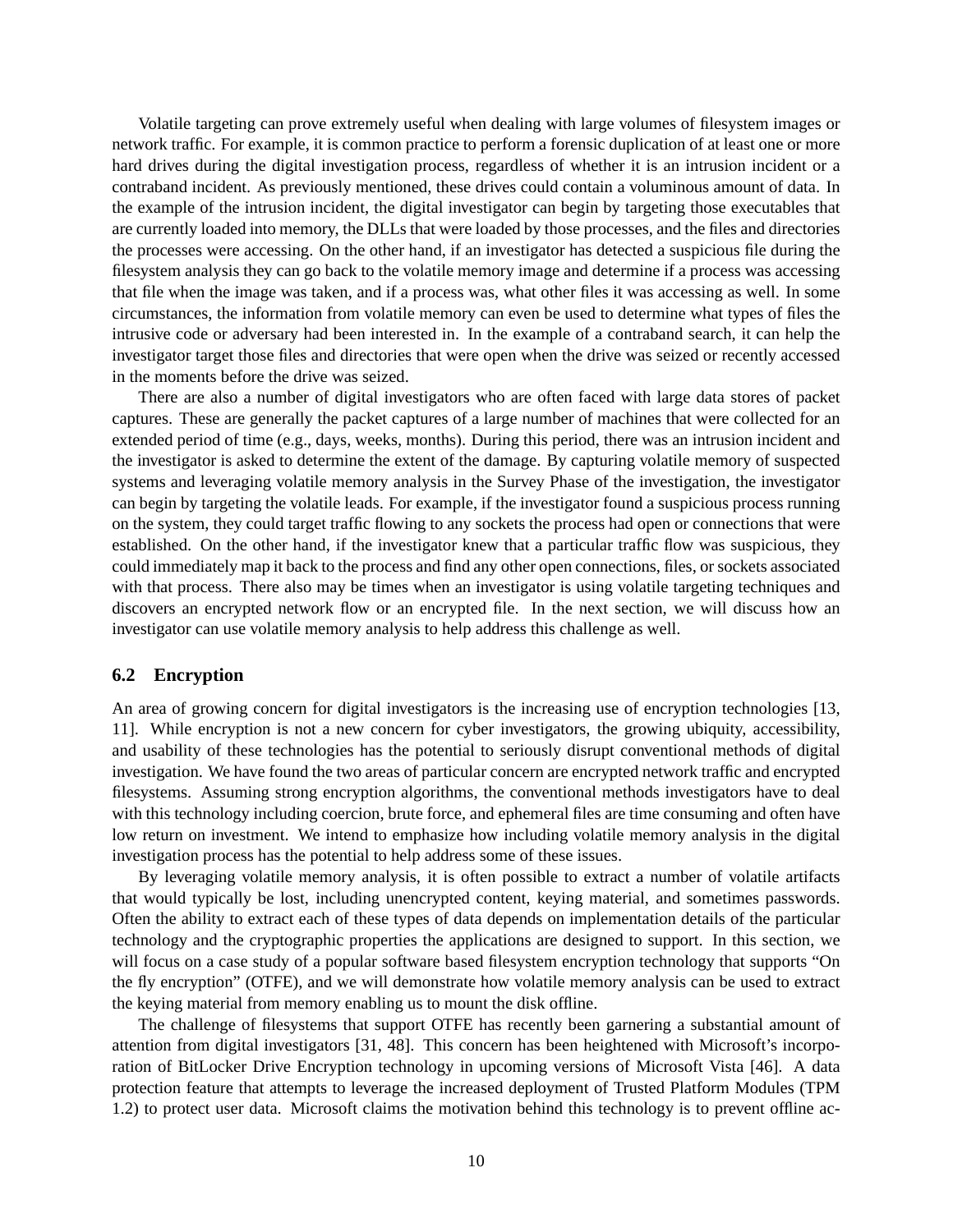

Figure 2: Examples of TrueCrypt volumes format [1]

cess to stored files on protected volumes, thereby helping to prevent data theft from stolen or improperly handled systems [45]. Another related technology that concerns digital investigators is TrueCrypt, a free open-source cross-platform disk encryption software that has a number of advanced features and a usable interface [1, 48]. Despite the benefits of these technologies for data protection, they have also proven to be an extremely effective method of hiding incriminating evidence [33].

In order to demonstrate the importance of incorporating volatile memory analysis into the digital investigation process and demonstrate the details of this technology, we decided to explore TrueCrypt 4.2a, a popular open source filesystem encryption utility that supports a number of advanced features [1]. TrueCrypt is a cross-platform system that supports "On the Fly Encryption" (OTFE), whereby an encrypted container can be mounted and transparently accessed. Both encryption and decryption are performed in RAM and unencrypted data is never stored on disk (not including swap). The TrueCrypt website clearly states that, while performing these operations, cached passwords, encryption keys, and sensitive content can be found in RAM [1]. We intend to demonstrate that, by integrating volatile memory analysis into the digital investigation process, it becomes extremely easy to both detect the usage of TrueCrypt and extract the keying material to support later phases of investigation.

In this example, we will focus our attention on TrueCrypt's file-hosted volumes, which are files that contain encrypted virtual disk drives [1]. While on the host filesystem, these files contain no "magic" numbers or identifiable characteristics but appear as large files of random data. As seen in Figure 2, in the standard configuration the addressable sectors of a file-hosted volume are divided into three main areas: the standard volume header, the standard volume data, and free space. The standard volume header is the first 512 bytes of the file-hosted volume and is encrypted using the user generated password. The encrypted standard volume header also contains the master key which can be used to decrypt the standard volume data. Finally, the free space of the standard configuration is generally filled with random data. TrueCrypt can also be configured to support hidden volumes in which the addressable sectors of the free space are divided into a hidden volume header and data. This configuration can also be seen in Figure 2. This allows the user to continue to hide data even if they are forced to reveal a password for the standard data volume. In this example, we will focus on the standard configuration since once they are mounted the techniques for extracting the keying material are similar. For the sake of the example, we will also assume that passwords are not being cached and key files are not being used.

When a TrueCrypt volume is mounted, the standard volume header is read into volatile memory and the user is prompted for a passphrase. Using the salt extracted from the first 64 bytes of the volume header and the user supplied password, the mounter attempts to determine the encryption characteristics of the volume using a process of trial and error. This involves trying to decrypt the header using each of the possible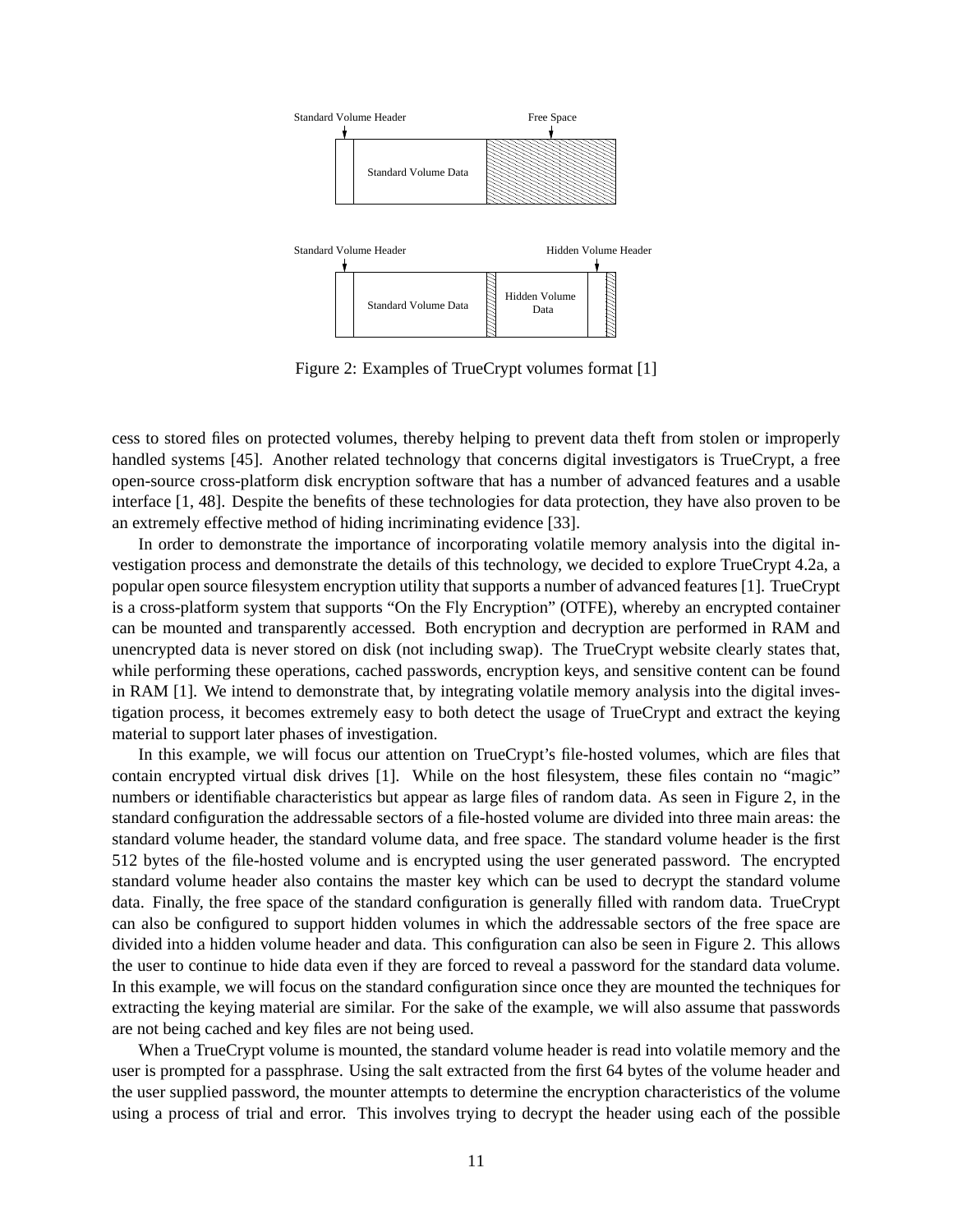

Figure 3: TrueCrypt standard volume header format

encryption combinations. Upon success, the magic value, the ASCII string "TRUE," will be found in first four bytes of the header and a CRC-32 checksum of a subsection of decrypted data will match its stored value. The format of the decrypted standard volume header can be seen in Figure 3. As seen in the figure, once the header is decrypted correctly, it is then possible to extract the master key, which can be used to decrypt the volume sectors.

At this point, the details become operating system dependent. However, in most cases the high level principles are the same. As previously mentioned, TrueCrypt treats file-hosted volumes as virtual disk drives. As a result, the processes on the system are able to interface with the disk as if it is an ordinary block device that transparently supports OTFE encryption. This means that writes to this random access storage device will be encrypted and reads will be decrypted. On Linux, TrueCrypt is implemented as a Device Mapper target, which means that it leverages the logical volume management support provided by the Device Mapper to treat the standard volume data as a virtual block device. Once the master key is extracted from the standard volume header, the mounter relies on the TrueCrypt target constructor to properly initialize the Device Mapper target.

In virtual memory, each Device Mapper target is represented by a **dm target** object. The **dm target** object has a *private* member, which is a void pointer used to store local context information about the particular target. As the TrueCrypt target is instantiated, the *private* member is initialized to the local context of the TrueCrypt target. This context is stored in the **target ctx** object, which includes information such as the targets volume path, virtual memory page pool, flags, times, and a pointer to its cryptographic context, *ci*. The cryptographic context object, **CRYPTO INFO**, is used to store the cryptographic information extracted from the standard volume header including the *master key*. This structure also includes information about the algorithms being used, the mode of operation, the initialization vector, and the hidden volume state. While the TrueCrypt volume is mounted, this information is stored in volatile memory to allow encryption and decryption to be performed transparently.

By integrating volatile memory analysis in the digital investigation process, it becomes possible to not only determine if TrueCrypt is being utilized, but also extract the memory resident keying material. However, we need a method to automate the process of finding this information. As with non-virtualized block devices, the Linux operating system uses major and minor numbers to determine how to interface with a particular device. In the case of a Device Mapper, the major number is used to distinguish the device as a Device Mapper target and the minor number allows Device Mapper to quickly determine the specific device.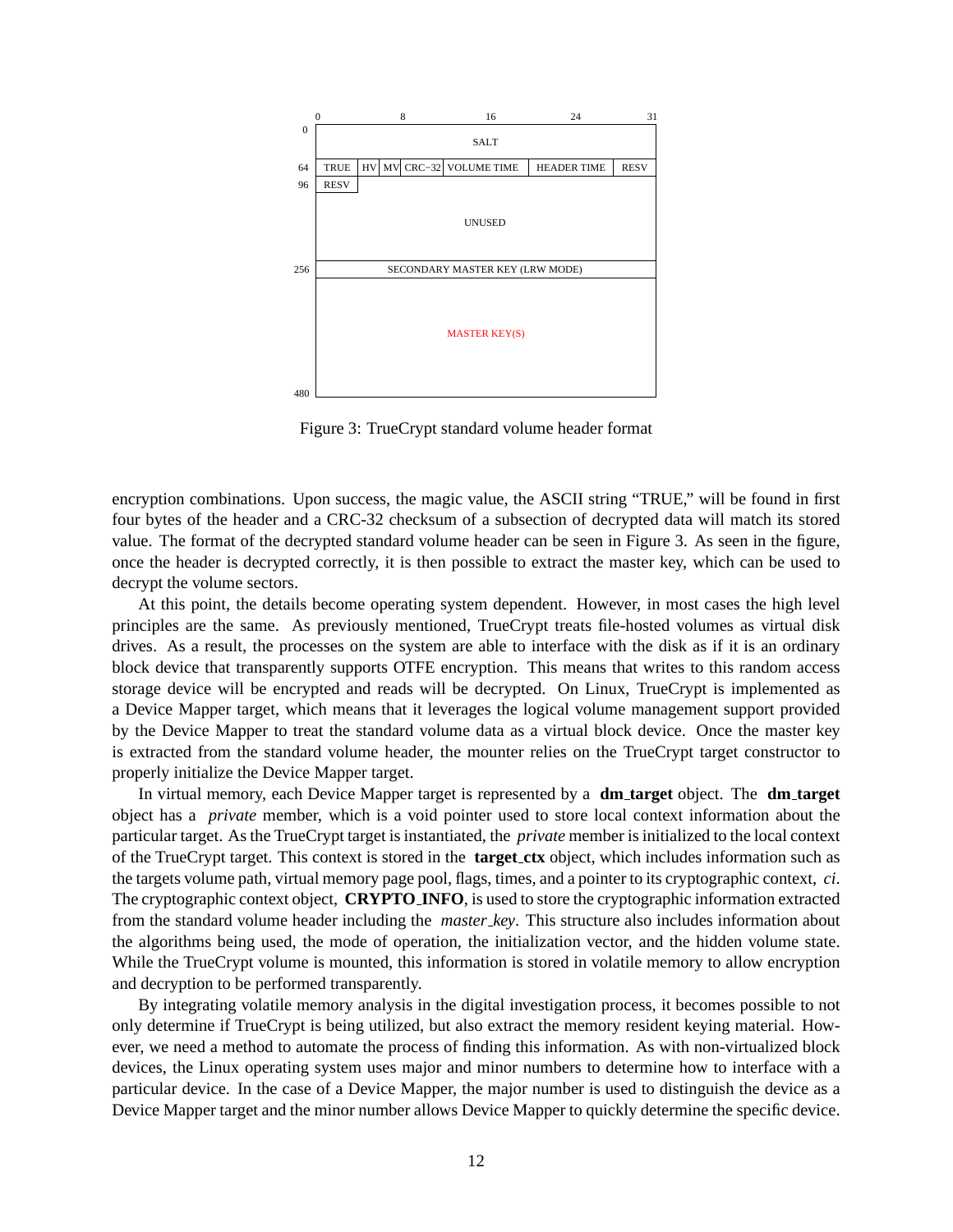

Figure 4: A graphical representation of the relationships between the data structures used to extract the keying material

In order to perform these lookups quickly, the Device Mapper kernel module relies on an IDR structure to keep track of allocated minor numbers. The IDR library uses a radix tree like structure as a sparse array used for mapping integer IDs to pointers without requiring fixed-size tables [21]. In this structure, the minor number is the integer ID that is mapped to a pointer. When in use, this pointer references a **mapped device**. In order for the Device Mapper to quickly perform lookups it leverages the *minor idr* symbol.

Using the symbols exported by the Device Mapper kernel module, we are able to find the *minor idr* symbol in memory. The value stored in this symbol is a pointer to a kernel object of type **idr**. Using the *top* member of this object, we are able to find the root of the IDR tree, which is object of type **idr layer**. The *layers* member of the **idr layer** object can be used to find the upper bound on the number of minor numbers that are being stored in the IDR tree. By incrementing through these ids until we reach the upper bound, we are able to find the ones that are populated with pointers to **mapped device** objects. Each **mapped device** object in turn maintains a pointer to **dm table** object, which contains the function table mapping for this device. The **dm table** object also contains a *targets* member, which points to the Device Mapper target that makes use of this particular function table mapping. As previously mentioned, Device Mapper targets are instantiated in memory as **dm target** objects that stores the TrueCrypt targets local context information, **target ctx**. Using the *ci* member of this object, we can find the *master key* member of the **CRYPTO INFO** object. Once this information is found in the image, it can be extracted for later use. With a few minor changes to the mounter, we can use the extracted cryptographic information to mount the volume offline without the password. A graphical representation of the relationships between these data structures can be seen in Figure 4.

The purpose of this example was to demonstrate the feasibility of extracting keying material from a volatile memory image and emphasize the importance of including volatile memory analysis in your digital investigation process. Another point of this exercise was to introduce the reader to some of the important concepts necessary for performing this type of analysis. On the other hand, it is important to give the caveat that there are a number of different aspects that have the potential to make this process substantially more difficult. In order to facilitate discussion, we chose a easy example in which we have access to the application's source code and the source code to the kernel. In many cases, especially in when dealing with Windows or malicious code, we will not have the luxury of the source code or symbols. But, if you have an understanding of the functionality provided by the application and how that depends on the underlying operating system, you can often find how the cryptographic context and keys are being stored. For example, if you understand how device drivers store auxiliary information, the process is very similar once those objects can be located in the volatile memory image. There are also many characteristics of this application and its cryptographic properties that make the example amenable to volatile memory analysis. For example, the TrueCrypt application allows you interact transparently with virtual disk drive while providing OTFE. Performance is also a big concern so, until the encryption is done in hardware, these types of applications can ill afford to constantly poll a static hardware device like a Trusted Platform Module (TPM). As a result, it stores the keying material in volatile memory at least as long as the disk is mounted and the master key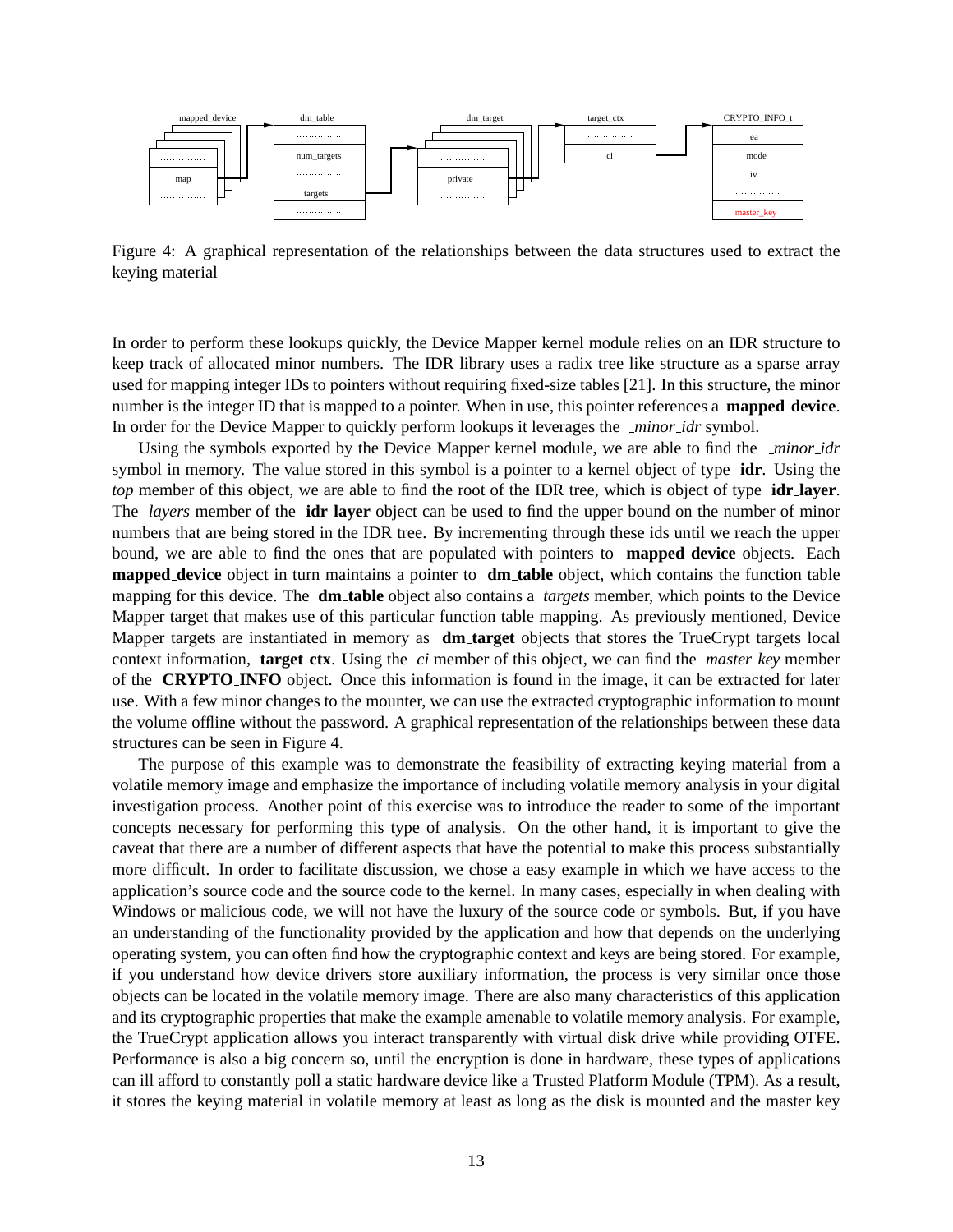for the standard volume data is rarely changed. On the other hand, if you consider some network protocols that employ cryptographic principles like perfect forward secrecy and that update session keys regularly, you may only be able to decrypt a limited subset of the data. While there are a number of challenges facing the volatile memory analysis community, recent incidents have demonstrated the importance of including volatile memory analysis in your digital investigation process [33].

#### **7 Challenges and Anti-Forensics**

In addition to the lack of legal precedent associated with volatile memory analysis, there are still a number of technical challenges and limitations as well. The first issue is temporal proximity. This relates to the fact that volatile memory analysis will only be able to detect those objects that are active on the system or inactive objects whose resources have not been reclaimed for other use. As a result, it will be most effective at detecting persistent changes to the system or in circumstances where acquisition is performed in close temporal proximity to the incident. Another challenge is that in many situations the processor cannot be halted in order to perform a volatile memory acquisition. As a result, the image collected is similar to a blurry snapshot of a moving object. Thus, there may be semantic inconsistencies between data objects that need to be accounted for during analysis.

Another major challenge for the volatile memory analysis community is to consider the malicious adversary and anti-forensics. For example, most of the publicly available acquisition techniques for both volatile and non-volatile data either depend on the assumption that the operating system or some hardware component of the system can be trusted [8, 15, 16]. Recently, people have begun to attack these mechanisms and corrupt the acquisition process [12, 22]. This is being addressed both by virtualization and new hardware acquisition support that allows acquisition to be performed by interfacing directly with the hardware.

It is also important to emphasize that volatile memory analysis needs to be integrated into both the Search and Reconstruction Phases of the digital investigation process as well. Many of the volatile memory analysis tools and techniques designed for the Survey Phase of the digital investigation process [19, 44, 4], including Volatools, are susceptible to a malicious adversary. The first form of attacks relates to creating false negatives or hiding. Using some very simple techniques, it is possible to hide from both list-walking and linear scanning techniques. For example, many of the list-walking techniques are susceptible to Direct Object Manipulation (DOM) attacks similar to those presented by Butler [20]. As a result, simply unlinking the **EPROCESS** object from the list of *ActiveProcessLinks* will often allow it to hide from list-walkers.

In response to these forms of attack, people have suggested linear scanning techniques [19, 44]. They often perform a linear scan of physical memory in search of objects that match what they consider "reliable patterns" [44]. Unfortunately, a reliable pattern may rely on characteristics of an object that are not essential. As the filesystem community has realized [5], essential and nonessential members of an object can only be judged with respect to a particular purpose. For example, the *Type* and *Size* members of the **DISPATCHER HEADER** object, used by the synchronization mechanisms, may help provide a reliable pattern for an **EPROCESS** object but are not essential for a process to be scheduled. Thus, these values can be changed and the process will not be seen by the majority of the linear scanning tools. By using simple techniques, it is possible to hide from both list-walking and linear scanning Survey tools collectively. Based on these same notions of essential and non-essential, there are also a number of techniques that can be used to the sanitize the non-essential members of an object in memory [47].

Another area of concern is the susceptibility of these tools to false positives or decoys. It is possible for a malicious adversary to dramatically increase the noise to signal ratio and keep the digital investigator busy. Many of the linear-scanning tools available perform a context insensitive scan of the physical address space in search of their reliable patterns. Unfortunately, using this method makes it extremely easy for a malicious adversary to create "life-like" decoys. In fact, it is even possible to fool many of these tools by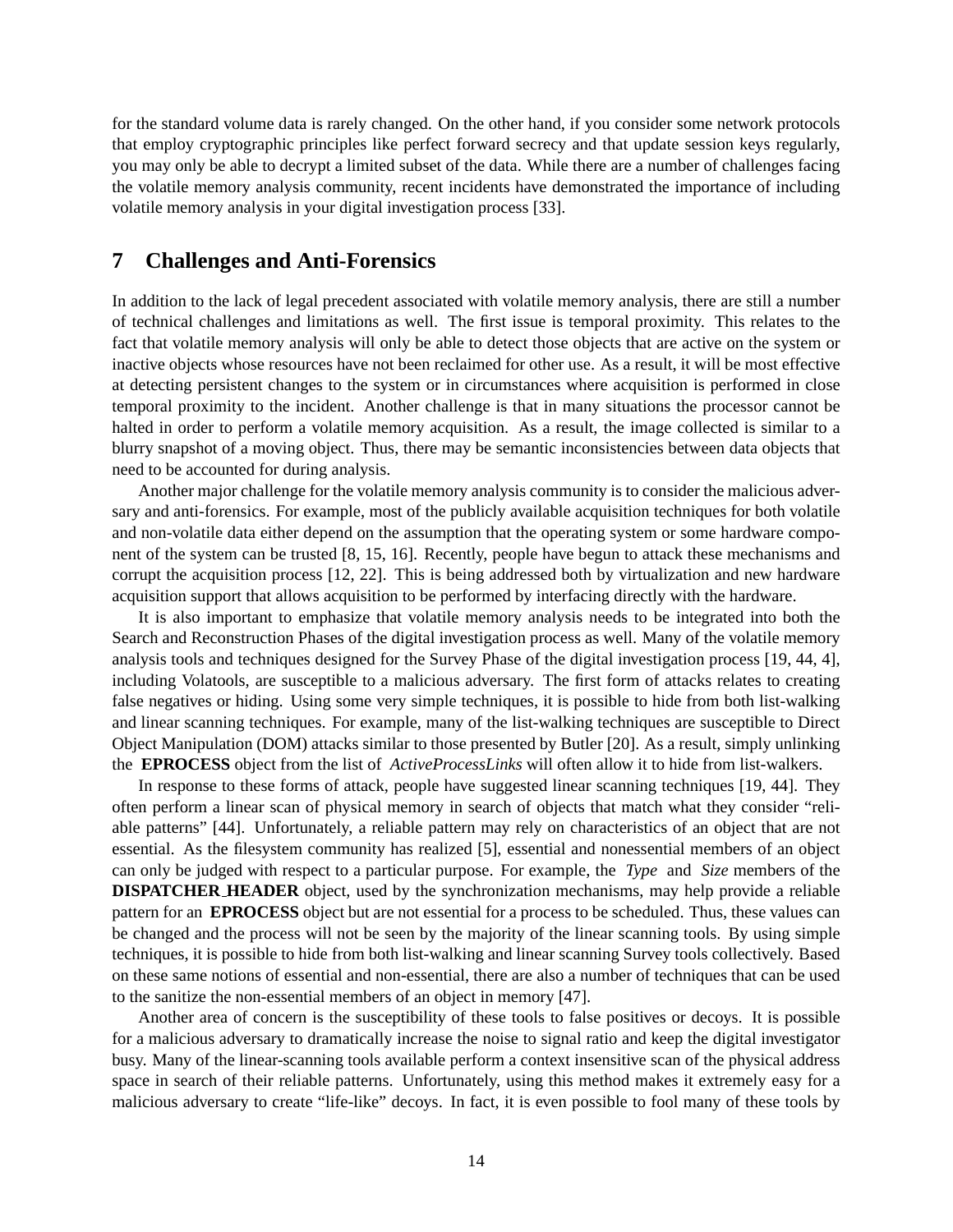creating an decoy operating system, since the majority of the available tools do not acquire or make use of CPU register values. Unfortunately, many of the aforementioned attacks will not be addressable within the Survey Phase of the investigation process and will require advanced analysis in both the Search and Reconstruction Phases.

### **8 Future Work**

As it is obvious to see, a substantial amount of work still needs to be done in the area of volatile memory analysis. Our work currently focuses on building new tools and techniques for integrating volatile memory analysis into the more advanced Search and Reconstruction Phases of the digital investigation process. This work is primarily being done by the FATKit project, which attempts to focus on the goals of automation, reuse, and visualization [24, 34, 47]. We are also collaborating with other groups to improve the correlation with other data stores and update current forensics resources to support the needs of the volatile memory analysis community. Finally, we are also working with, and avidly seeking, practitioners who provide the useful feedback and testing that drives our work.

### **9 Conclusion**

Despite the increased attention given to volatile memory analysis, many investigators still feel they are too overburdened to analyze another "substance," volatile memory. The purpose of this paper was to emphasize that volatile memory is a critical component of the digital crime scene and, as such, should also be integrated into every phase of the digital investigation process used to analyze that crime scene. In particular, this paper focused on the Survey Phase of that process and introduced a tool set, Volatools, that can be used to address some of the limitations associated with popular tools and techniques for live response. Finally, the paper discussed how leveraging the context provided by volatile memory analysis during the digital investigation process has the potential to help address some of the main challenges facing the digital forensics community. We hope people will walk away with the impetus to start collecting this valuable piece of evidence.

## **10 Acknowledgments**

The authors would like to thank those who contributed to and reviewed this white paper. We would also like to thank MISSL,  $DS^2$ , Komoku, and all the monkeys across the world.

### **References**

- [1] TrueCrypt, January 2007. Available at: http://www.truecrypt.org/.
- [2] Andreas Schuster. International Forensics Blog, June 2006. Available at: http://computer.forensikblog.de.
- [3] Chris Betz. *memparser*, 2005. Available at: http://www.dfrws.org/2005/challenge/memparser.html.
- [4] Mariusz Burdach. *Windows Memory Forensic Toolkit (WMFT)* , 2006. Available at: http://forensic.seccure.net/.
- [5] Brian Carrier. *File System Forensic Analysis*. Addison Wesley, 2005.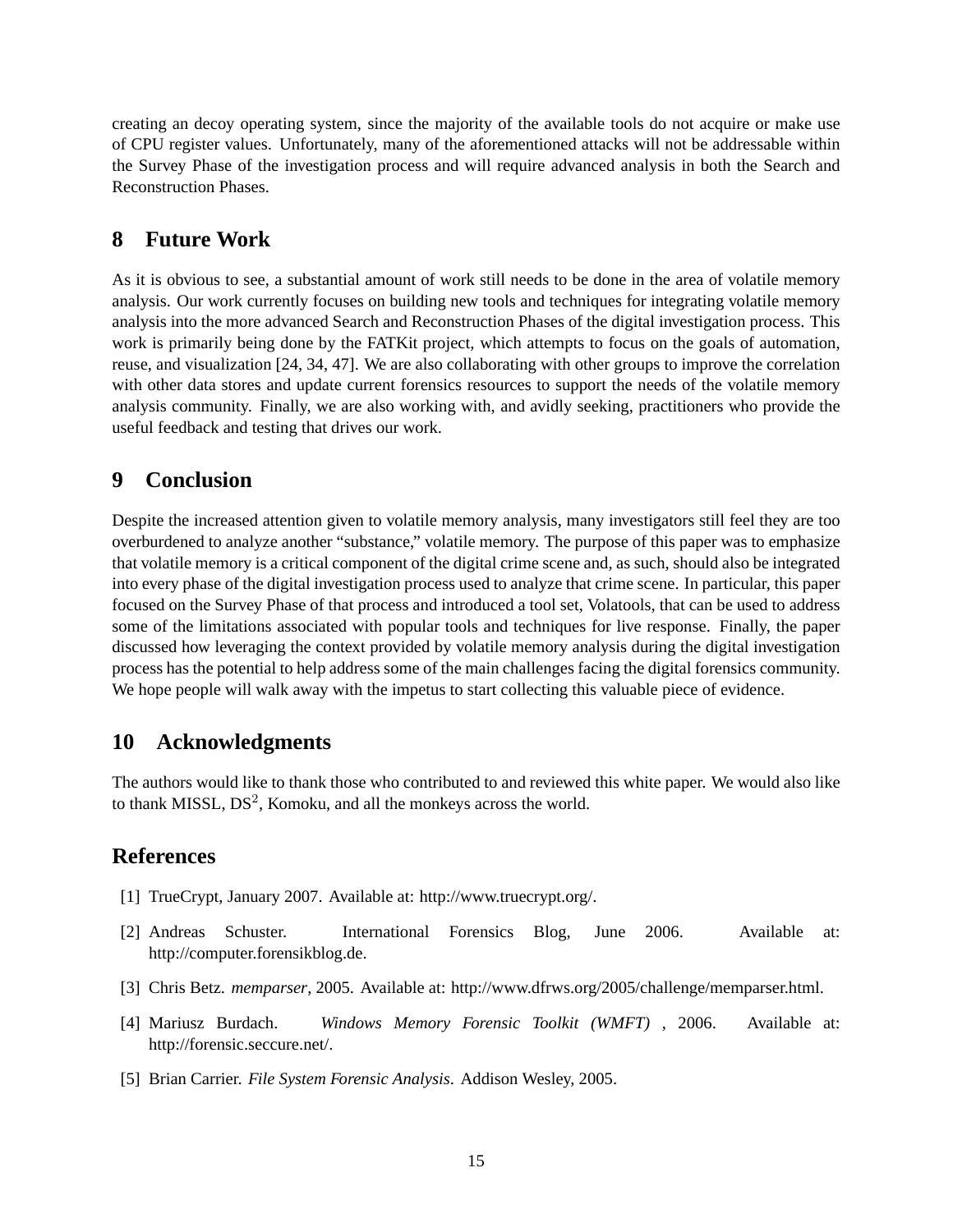- [6] Brian Carrier and Blake Matheny. Methods for Cluster-Based Incident Detection . In *IEEE Information Assurance Workshop (IAW)*, Charlotte, NC, USA, April 2004.
- [7] Brian Carrier and Eugene H. Spafford. Getting Physical with the Digital Investigation Process. *International Journal of Digital Evidence (IJDE)*, 2(2), Fall 2003.
- [8] Brian D. Carrier and Joe Grand. A Hardware-Based Memory Aquisition Procedure for Digital Investigations. *Journal of Digital Investigations*, 1(1), 2004.
- [9] Brian D. Carrier and Eugene H. Spafford. Automated Digital Evidence Target Definition Using Outlier Analysis and Existing Evidence. In *Proceedings of the 2005 Digital Forensic Research Workshop (DFRWS)*, 2005.
- [10] Harlan Carvey. *Windows Forensics and Incident Recovery*. Addison Wesley, 2005.
- [11] Eoghan Casey. Practical Approaches to Recovering Encrypted Digital Evidence. In *Proceedings of the 2002 Digital Forensic Research Workshop (DFRWS)*, 2002.
- [12] Darren Bilby. Low Down and Dirty: Anti-forensic Rootkits, October 2006. Available at: http://www.blackhat.com/presentations/bh-jp-06/BH-JP-06-Bilby-up.pdf.
- [13] Dorothy E. Denning and William E. Baugh Jr. Encryption and Evolving Technologies as Tools of Organized Crime and Terrorism, May 1997. Available at: http://www.cosc.georgetown.edu/ denning/crypto/oc-abs.html.
- [14] Foundstone. Fport, 2002. Available at: http://www.foundstone.com.
- [15] George M. Garner. Forensic Acquisition Utilities, October 2006. Available at: http://users.erols.com/gmgarner/forensics/.
- [16] George M. Garner. KNTDD, 2006. Available at: http://users.erols.com/gmgarner/KnTTools/.
- [17] George M. Garner Jr. *kntlist*, 2005. Available at: http://www.dfrws.org/2005/challenge/kntlist.html.
- [18] III Golden G. Richard and Vassil Roussev. Next-generation digital forensics. *Commun. ACM*, 49(2):76–80, 2006.
- [19] Harlan Carvey. Windows Incident Response, June 2006. Available at: http://windowsir.blogspot.com.
- [20] Greg Hoglund and Jamie Butler. *Rootkits: Subverting the Windows Kernel*. Addison-Wesley, July 2005.
- [21] Jim Houston. Linux Kernel: idr.c, October 2002. Available at: linux-2.6/lib/idr.c.
- [22] Joanna Rutkowska. Beyond The CPU: Cheating Hardware Based RAM Forensics, February 2007. Available at: http://blackhat.com/html/bh-dc-07/bh-dc-07-speakers.html#Rutkowska.
- [23] Keith J. Jones, Richard Bejtlich, and Curtis W. Rose. *Real Digital Forensics*. Addison Wesley, 2005.
- [24] Nick L. Petroni Jr. and AAron Walters. FATKit: The Forensic Analysis Toolkit, February 2006. Available at: http://www.4tphi.net/fatkit/.
- [25] Jesse Kornblum. Preservation of Fragile Digital Evidence by First Responders. In *Proceedings of the 2002 Digital Forensic Research Workshop (DFRWS)*, 2002.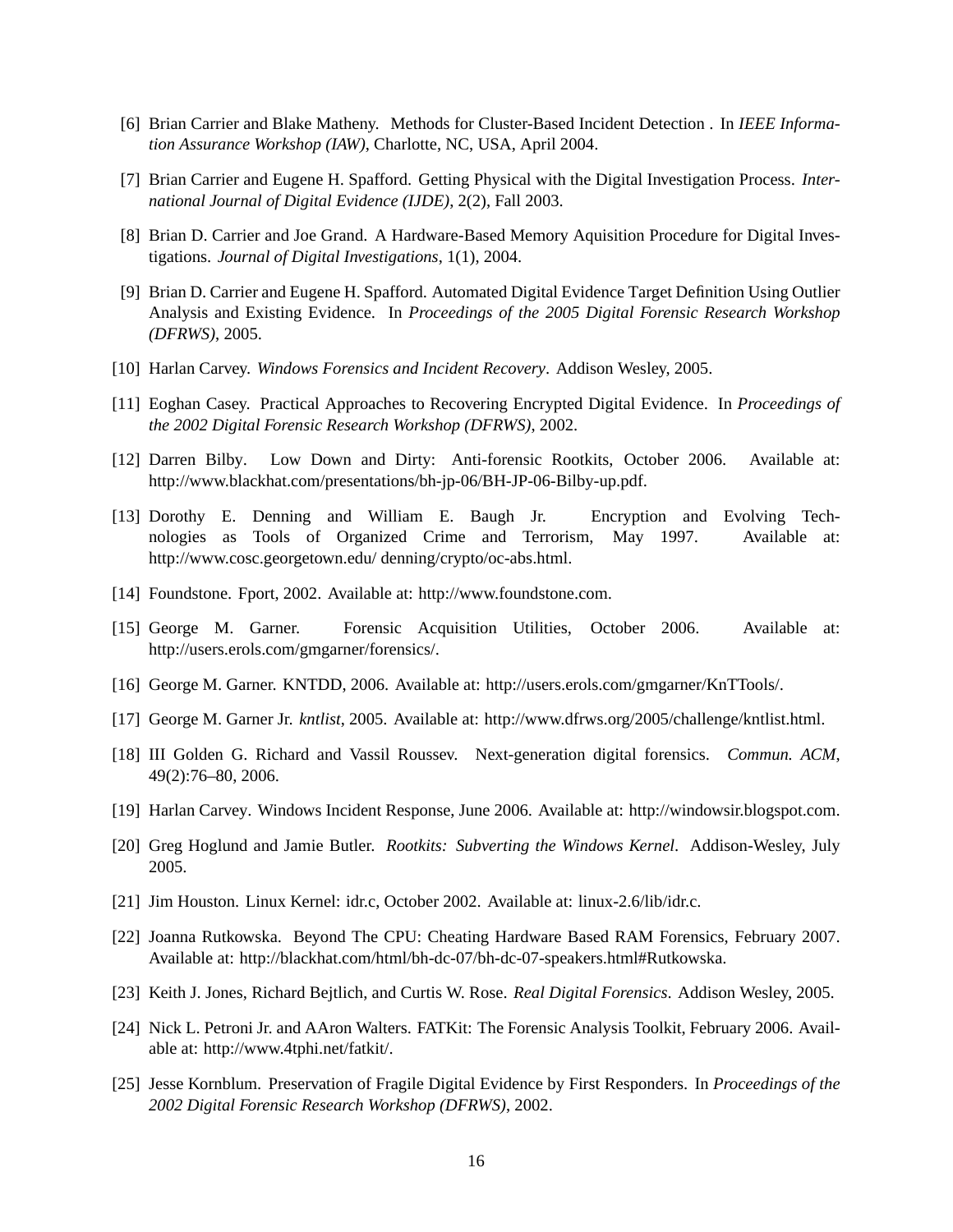- [26] Jesse Kornblum. Using Every Part of the Buffalo in Windows Memory Analysis. *Journal of Digital Investigations*, 5(1), 2007.
- [27] Ted Lindsey. Challenges in Digital Forensics. In *Proceedings of the 2006 Digital Forensic Research Workshop (DFRWS)*, 2006.
- [28] Kevin Mandia and Chris Prosise. *Incident Response: Investigating Computer Crime*. McGraw-Hill Osborne Media, 2001.
- [29] Kevin Mandia, Chris Prosise, and Matt Pepe. *Incident Response and Computer Forensics*. McGraw-Hill Osborne Media, 2 edition, 2003.
- [30] Monty McDougal. Windows Forensic Toolchest, January 2007. Available at: http://www.foolmoon.net/security/wft/.
- [31] Jim Moeller. Windows Vista Forensic Jumpstart Part I and Part II, January 2007. DoD Cyber Crime Conference 2007.
- [32] NIJ Technical Working Group for Electronic Crime Scene Investigation. *Electronic Crime Scene Investigation: A Guide for First Responders*, July 2001.
- [33] David Pallister. Three guilty of identity fraud which netted millions, December 2006. Available at: http://www.guardian.co.uk/crime/article/0,,1961441,00.html.
- [34] Nick Petroni, AAron Walters, Tim Fraser, and William Arbaugh. FATKit: A Framework for the Extraction and Analysis of Digital Forensic Data from Volatile System Memory. *Journal of Digital Investigations*, 3(4), 2006.
- [35] Python Software Foundation. *The Python programming language*, 2006. Available at: http://www.python.org.
- [36] Mark Reith, Clint Carr, and Gregg Gunsch. An Examination of Digital Forensics Models. *International Journal of Digital Evidence (IJDE)*, 1(3), Fall 2002.
- [37] Marc Rogers, Jim Goldman, Rick Mislan, Tim Wedge, and Steve DeBrota. Computer Forensics Field Triage Process Model. In *2006 Conference on Digital Forensics, Security and Law*, Arlington, VA, 2006.
- [38] Vassil Roussev and Golden G. Richard III. Breaking the Performance Wall: The Case for Distributed Digital Forensics. In *Proceedings of the 2004 Digital Forensic Research Workshop (DFRWS)*, 2004.
- [39] Mark Russinovich. Handle v3.20, November 2006. Available at: http://www.microsoft.com/technet/sysinternals/ProcessesAndThreads/Handle.mspx.
- [40] Mark Russinovich. ListDLLs v2.25, November 2006. Available at: http://www.microsoft.com/technet/sysinternals/ProcessesAndThreads/ListDlls.mspx.
- [41] Mark Russinovich. PsList v1.28, December 2006. Available at: http://www.microsoft.com/technet/sysinternals/utilities/pslist.mspx.
- [42] Mark Russinovich and Bryce Cogswell. FileMon for Windows v7.04, November 2006. Available at: http://www.microsoft.com/technet/sysinternals/utilities/filemon.mspx.